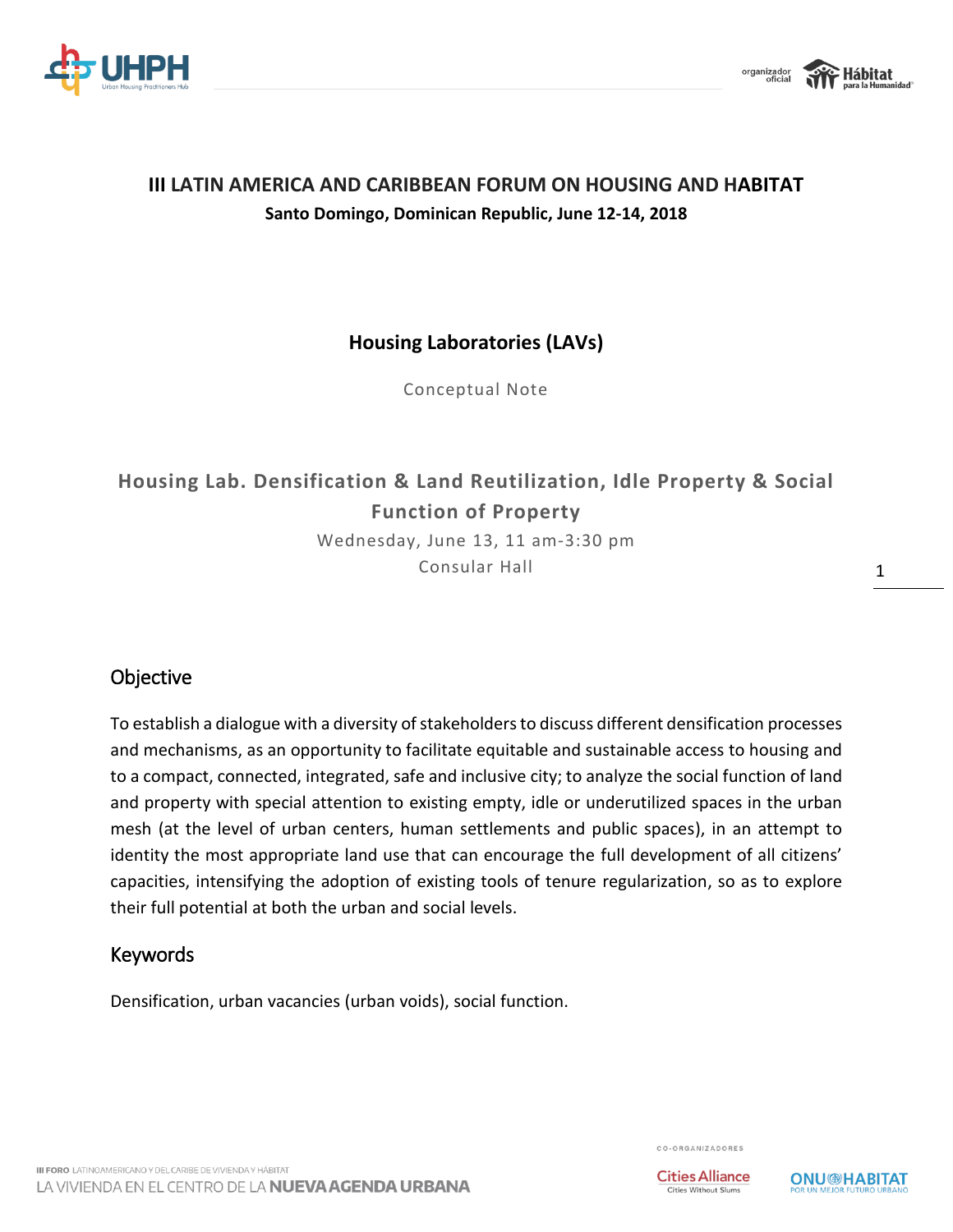



## **Description**

#### Issues

Today ranked as the second most urbanized region on the planet, Latin America's urbanization rate soared from 41% in 1950 to 80% in 2014, and current estimates predict this number will be close to 100% in 30 years(IDB, 2016). This accelerated urban growth without sustainable planning has produced territorial and environmental imbalances in the region; on the one hand, disperse and extensive urban expansion, with a few spots of dense population concentration and, on the other hand, land markets and mercantile access to housing have led to deep territorial inequality and social spatial segregation. As a consequence, Latin American cities now face severe habitability and sustainability issues, such as: low-income population facing difficulties to access housing; persistence of precarious settlements and illegal or informal land occupation; vulnerability of inhabitants living in precarious settlements in face of disaster; higher economic and social costs to provide inclusive access to basic infrastructure, qualified urban goods and services; long distance from opportunities; underutilization or abandonment of buildings located in areas that have an adequate provision of services and infrastructure; vacancies and discontinuities in intermediary and peripheral neighborhoods.

The complexity of urban territories and the challenges faced by cities are well known, such as climate change and all the risks it may imply for human settlements, for example: more frequent floods, landslides, heat waves, water shortage, among other issues. It is therefore necessary to identify different alternatives and strategies to transition towards more sustainable, inclusive and fair cities $^1$ .

A few national and local governments have elaborated proposals and legal instruments for the densification and reutilization of urban vacancies, such as idle public and private properties, and public spaces; however, there are also other needs, for example, different investment programs, social inclusion programs, urban and social development. In addition, we have observed that the concept of densification has deformed, taking on a market perspective, often producing micro dwellings tending towards overcrowding, and which has led to a misperception of densification among the population.

In this direction, our starting point must be the principles of urban functionality, the social function<sup>2</sup> of land and property, and the right to the city; and we must also recognize the

 $\overline{a}$ 

CO-ORGANIZADORES



<sup>&</sup>lt;sup>1</sup> Sustainable Development Goals, No. 11

<sup>&</sup>lt;sup>2</sup> This notion of the social function of property was disseminated by Duguit (Pasquale, 2014), although the concept, as introduced in the 1918 German Weigmar Constitution, referred to a limitation in the owner's use of property, in face of social need and land shortage.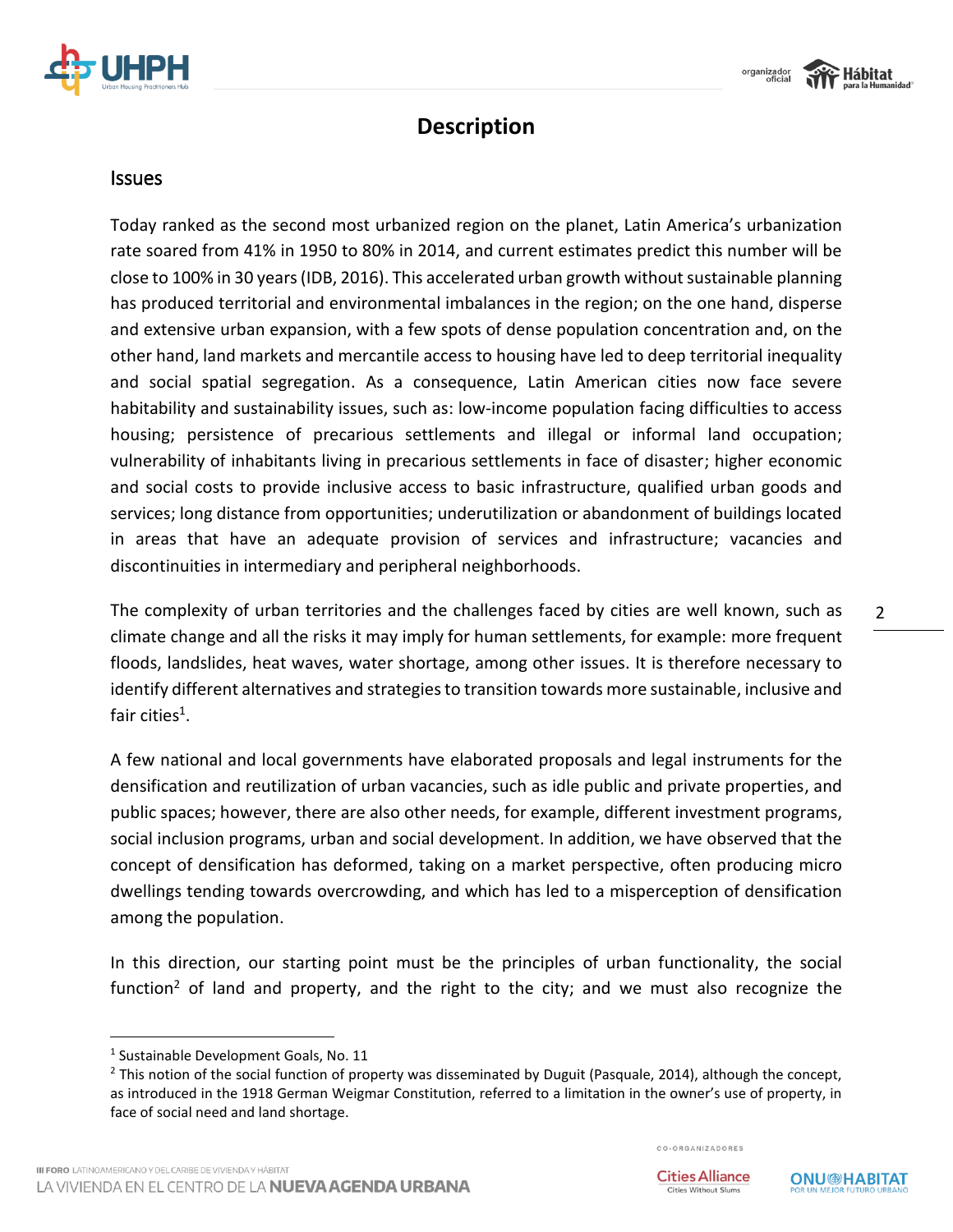



limitations of management of urban goods and services to benefit the common good; so that we can redistribute city burdens, by identifying potential areas for densification, relocation from risk areas, reutilization of idle property and underutilized land, towards a compact city.

The right to the city and the relevance of the social function of land and property are mentioned and recognized in the New Urban Agenda (NUA), a document that shares the ideal of building a city that is capable to ensure equality in its use and enjoyment by all inhabitants, thus promoting fair, accessible, affordable, resilient and sustainable human settlements (UN-HABITAT, 2017). However, there are several challenges on the way; some countries have incorporated the social function of land and property in their urban development master plans, but the management and the application of different instruments have not been effective.

In Brazil, progress has been made in the regulatory framework, although its enforcement has not been extensive or steady. An example of progress in the Brazilian legal framework is the principle of the social function of urban property. The legal instruments for its application are compulsory parceling, building and utilization, described in Brazil's Federal Law known as the City Statute, which regulates articles 182 and 183 of the 1988 Brazilian Federal Constitution. Article 182 determines urban policy is a municipal responsibility and must ensure the social function of the city and its citizens' development. Although it is not mandatory to include densification projects, there is a regulatory framework for cities to incorporate densification in their urban plans. These instruments contribute to densification because they prevent keeping vacant property in central neighborhoods and encourage its use for social housing, for example. Article 183 considers property rights for those who use their property in accordance with its legal vocation (Furbino, A and Todtmann, D. 2016).

The city of Recife is currently exploring the possibility of adopting other more efficient instruments, in case of highly-indebted private property or buildings in situation of abandonment; the Civil Code includes a few possibilities, such as: additional tax for property abandonment and tax on property holding a public debt; however, local governments have not regulated the implementation of such instruments since the City Statute was enacted.

There is an interesting example in relation to the social function of public property, which gained attention after social action by the civil society achieved significant results: the so-called Project, 596 acres in New York<sup>3</sup>. The project encourages the municipal government to publish a general list of public properties and allocate their use for common benefit. The project establishes a digital platform to map idle public land and, then, simple and clear posters are placed in these areas to inform the community that these properties are inactive.

 $\overline{a}$ 

CO-ORGANIZADORES



<sup>&</sup>lt;sup>3</sup> Implemented by lawyer and activist Paula Segal.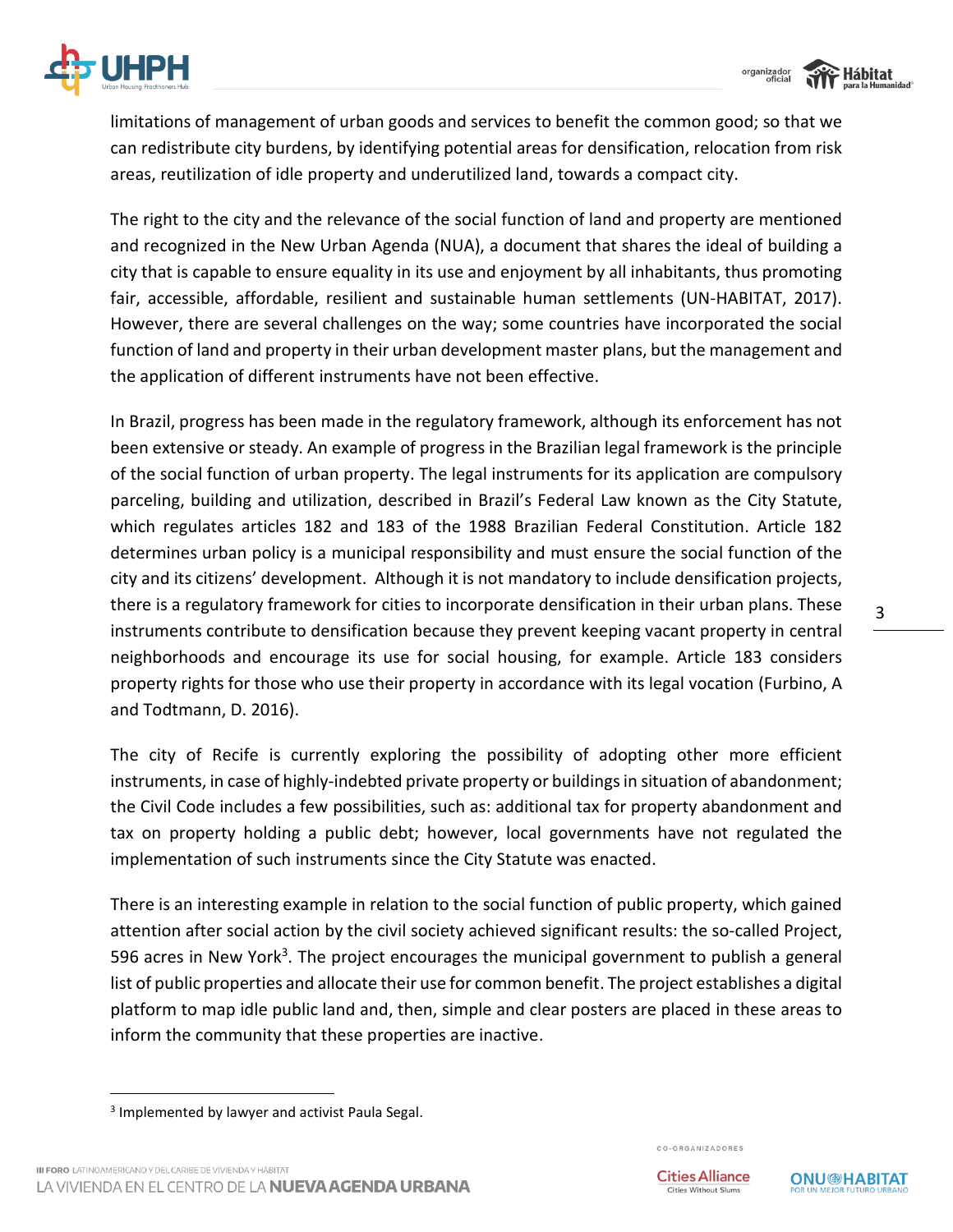



### Experiences in the LAC Region

Different experiences have taken place in cities such as Sao Paulo, Buenos Aires, Santo Domingo, Medellin, Bogota, Santiago de Chile, among other; some of these are often the subject of our discussion, in an attempt to share experiences and contribute to develop our own knowledge and that of other participants. The following densification processes have been identified:

#### **Densification in precarious settlements**

Precarious settlements, also named *villas* in Argentina; *Barriadas* in Peru; *favelas* in Brazil, *Ranchos* in Venezuela, have different characteristics. There are high demographic density settlements, with problems of overcrowding; as well as low constructive and demographic density settlements, which require proposals for upgrading and the elimination of risk areas through well-planned housing densification projects that can ensure the population may remain in the locations where they live (whenever the sites allow for safe housing), in addition to rational investments in urban infrastructure.

In the case of Argentina, according to Techo (2016) data, more than half the dwellers in informal settlements live in the Province of Buenos Aires, where 397,705 families have been accounted for; followed by the Federal Capital, with 82,585 households; Rosario, with 49,475, and Misiones, with 21,700. Densification is observed as a result of demographic growth in the settlements themselves, which further aggravates overcrowding. Incentive to relocation aiming to increase density in other underutilized areas has often caused the loss of benefits related to the location.

In other cities, such as Lima, the absence of effective planning tools has led to diffuse and unsustainable growth, thus producing low-density settlements in certain parts of the city, extensive territory occupation, mixed with urban vacancies and underutilized land, which carry a potential for densification.

#### **Densification of urban centers, "tugurization" and gentrification.**

In the absence of adequate interventions to revitalize and upgrade urban centers, concurrent processes of "tugurization" and gentrification can be observed, caused by market pressure for the displaced population to return to informal settlements or risk areas in the city center, because of the location, where they conduct their daily activities.



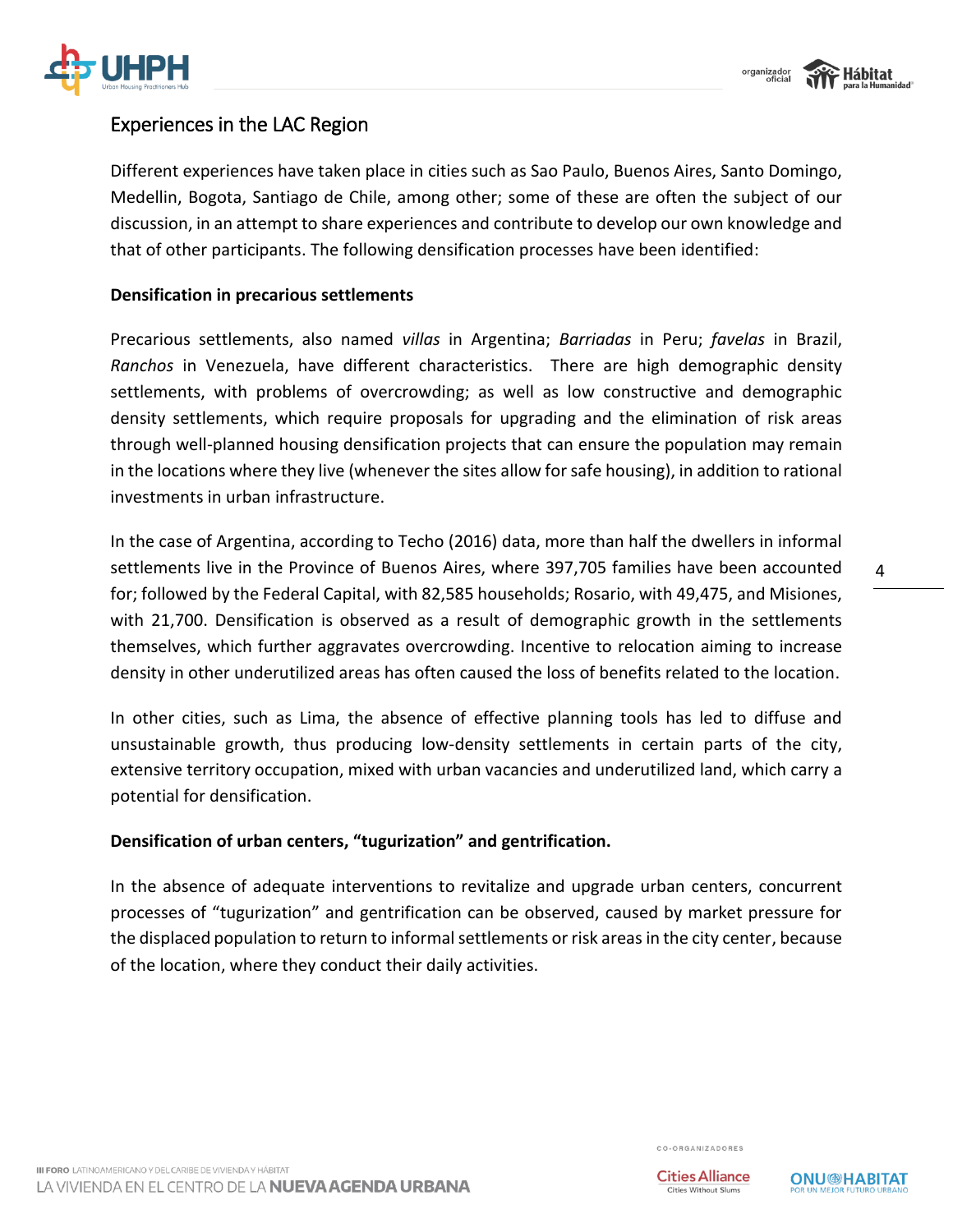



In the city of Medellin, project Moravia, in a central, well-located area, where people were living in a waste dump, in a situation of overcrowding and severely degraded environment, has become a reference example of transformation, at the local and international levels. The State approached the problem with an integrated territorial perspective, which involved urban land aspects, in addition to environmental restoration and social participation. The objective was to attain the best possible land use, not only for housing, but also to encourage the local economy and community involvement early on in the project, in a process of collective construction of the city and improved quality of life for city inhabitants.

#### **Densification in peripheral urban zones.**

Often caused by the relocation of population from illegal settlements, risk areas, or the gentrification of central neighborhoods. In face of these processes, some countries like Colombia and Uruguay have made progress, using adequate planning and management instruments, with a sustainable, equitable and inclusive view. The results include a reduction in urban segregation and the cost of infrastructure, which allows them to capture the value added by the new urban land use to finance investments. In Brazil, Mexico and Argentina, there have also been important efforts made. Some of these experiences are described below.

In Colombia, the cities of Bogota and Medellin have developed land planning, management and financing instruments to attain a more balanced land use, for example: a) egalitarian sharing of burdens and benefits; b) social function of property; c) partial plans and integrated urban projects. Through these mechanisms, the State aims to ensure the territory can be enjoyed not only by private owners, and the benefit is extended to all. Lago de Torca, in the north of Bogotá, is a successful densification project in the city's expansion area. The project brings together social interest housing, public transportation and bike lanes, where private owners pay for the full infrastructure cost.

Uruguay has also developed planning and management instruments, such as: a) direct purchase of land by the State; b) strategies to improve public land use; and c) tax structure under subnational governments that must establish their own tax scheme on urban and suburban property, so as to guide private owners towards the most adequate land use. The experience of housing cooperatives (*Cooperativas de Vivienda*) is a vertical social housing development scheme, with well-located eight- or nine-story apartment building projects, capable to provide a housing solution to more families in small areas.

CO-ORGANIZADORES

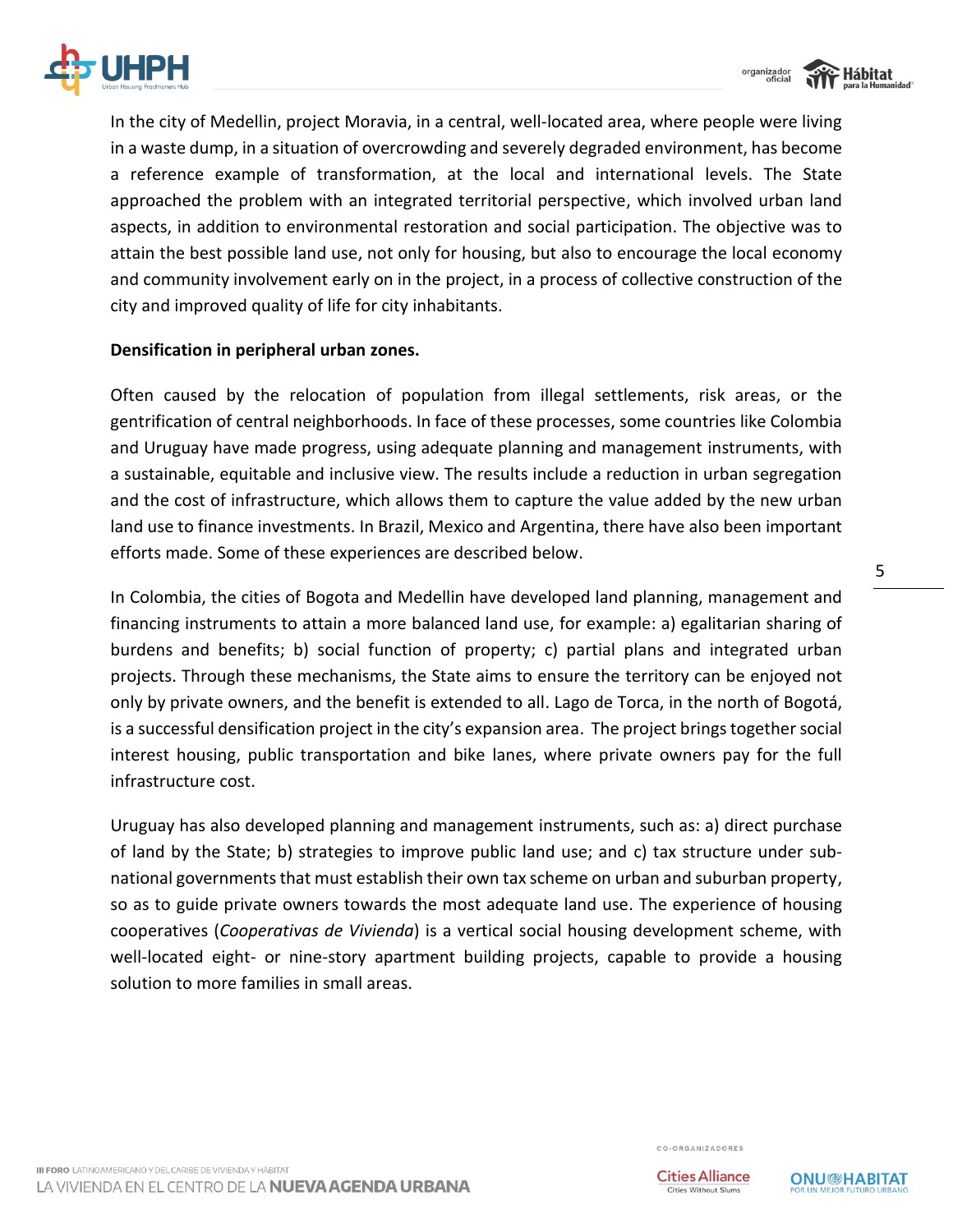

In Mexico, public policies and densification standards have been adopted, for example, in Mexico City, the so-called Bando Dos and Standards 26, 30 and 31, whose goal was to introduce incentive for private agents to build more, and more densely in Mexico City central areas (IDEA, 2014). Nevertheless, these densification policies benefited real estate developers, in detriment of the population's quality of life; in other words, more units were allowed to be legally built in plots of land located far away from the city center. This also contributed to further increase the growing number of entire housing complexes being abandoned; currently, alternatives are being sought for the revitalization and reutilization of these projects.

In Argentina, some progress has been made in the urbanization of *villas*, but planning and organization instruments are still needed, such as plans for special social zones of social interest aimed for housing (as is the case of ZEIS in Brazil), and mixed land use plans to create incentives.

#### **Densification of urban Perimeter Centers.**

Urban Perimeter Centers are transition areas, which used to be peripheral in the past, but, because of natural urban processes, they have gained a condition of centrality, today. Welllocated, with important mobility flows and a significant densification potential, these zones have experimented constant change.

Examples can be found in large Chilean cities, where social housing projects built in peripheral areas in the past are now well-located, provided with easy access to urban centers, transportation services and densification opportunities.

### Challenges

Based on the experiences reviewed, a few key challenges have been identified:

Research and knowledge

- To expand and transfer knowledge about: compact and sustainable cities; and the true concept of densification, in addition to different alternatives and possibilities.
- To broaden research and practice of democratic and transparent processes to use public property in social densification projects; and to analyze alternatives to incorporate urban voids (public and private vacant property) to the social function of the city.
- To expand and transfer knowledge about new types of urban vacancies and different ways to incorporate them for use in a compact city.

organizado<br>Oficia **Hábitat** 

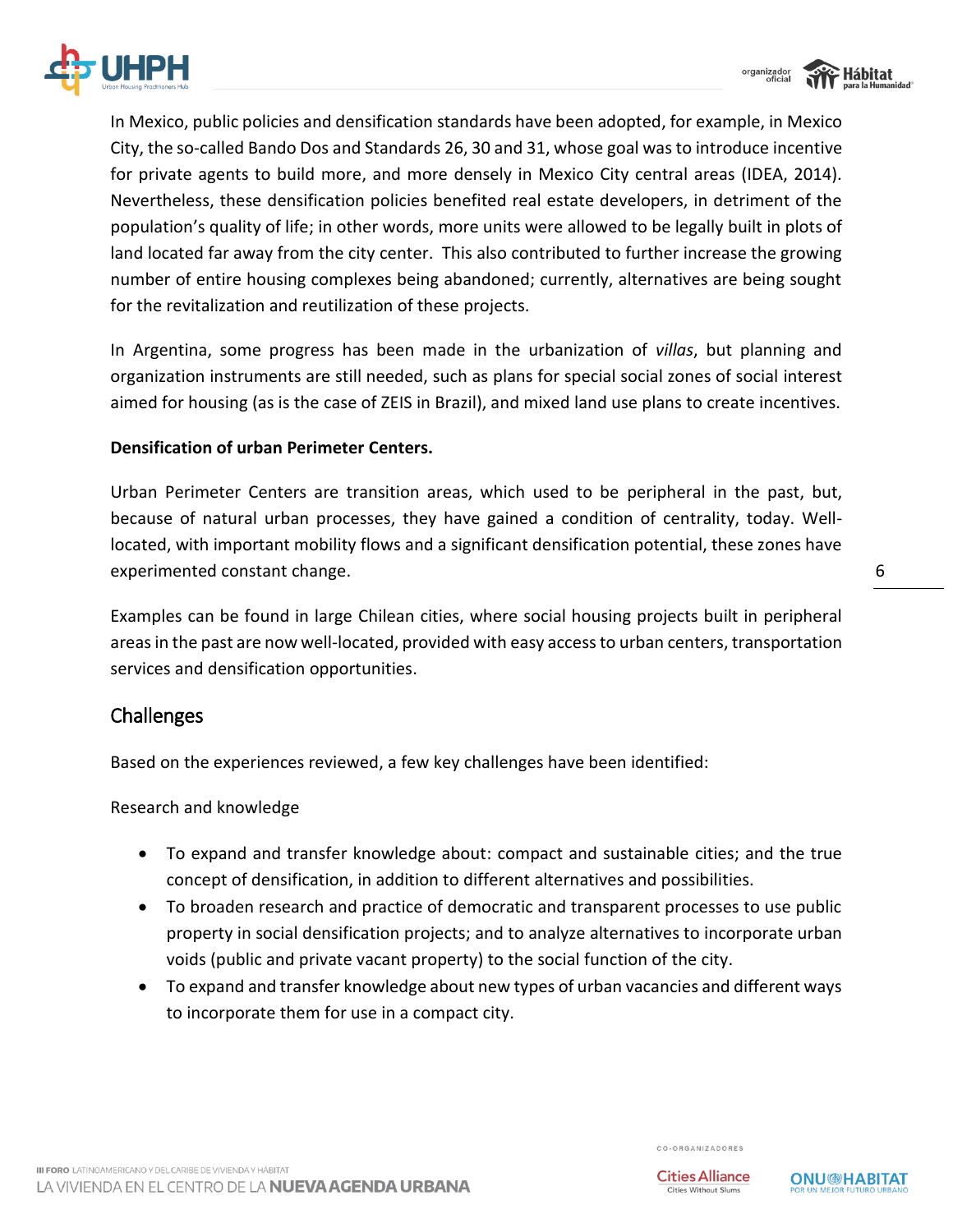

## Public Management

- To incorporate public policy actions to prevent the deterioration of living conditions as lower-income families are relocated by interventions of urban revitalization with densification in central neighborhoods of metropolitan areas.
- Instruments to provide incentive for the reutilization of public land and (public and private) urban voids to promote densification.

#### Urban planning and zoning

- Territorial planning and organization with a view to sustainability.
- Urban plans update to incorporate the social function of land and property and the right to the city.
- Plans for special zones of social interest.

## **Key questions**

- 1. Why adopt densification and which densification projects should be adopted?
- 2. What other aspects may be missing in the description of the need for densification? And, are there other forms of densification?
- 3. What are the practical challenges and limitations faced (now or in the past) in densification experiences?
- 4. What role was played by different players involved in successful densification experiences to produce beneficial change?
- 5. What are the challenges for a democratic and transparent utilization of public property with a social purpose?
- 6. What kind of instruments do you think can induce the social function of public and private property?
- 7. What kind of strategies do you consider the best to connect instruments that induce the social function of property to the actual provision of social housing in Latin America?
- 8. What kind of policies, norms and instruments have been key success drivers in previous experiences for urban densification to be a solution for the needy population, and not a source of income for real estate corporations?
- 9. Which territorial planning and organization elements do you consider innovative to encourage sustainable densification?

CO-ORGANIZADORES

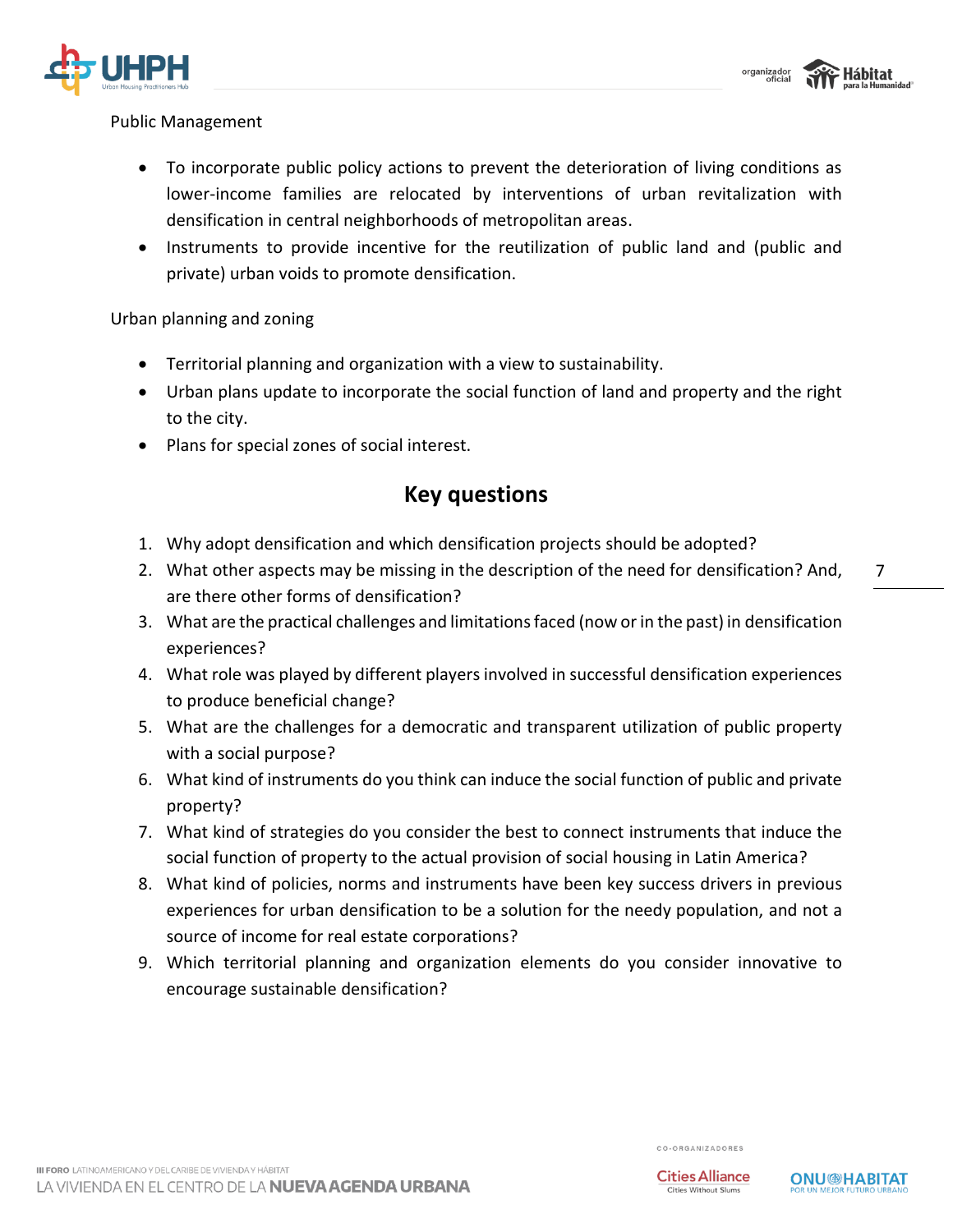

## **References**

IDB, Inter-American Development Bank, (2016). *Guía metodológica Iniciativa ciudades emergentes y sostenibles*, available at: [https://publications.iadb.org/bitstream/handle/11319/8119/Guia-](https://publications.iadb.org/bitstream/handle/11319/8119/Guia-Metodologica-Programa-de-Ciudades-Emergentes-y-Sostenibles-Tercera-edicion.pdf)[Metodologica-Programa-de-Ciudades-Emergentes-y-Sostenibles-Tercera-edicion.pdf](https://publications.iadb.org/bitstream/handle/11319/8119/Guia-Metodologica-Programa-de-Ciudades-Emergentes-y-Sostenibles-Tercera-edicion.pdf)

Cities Alliance (2010). *El Estatuto de la Ciudad: un comentario.* Sao Paulo: Ministerio de las Ciudades: Alianza de las ciudades, available at: [http://www.citiesalliance.org/sites/citiesalliance.org/files/CA\\_Images/CityStatute\\_Spanish\\_Foreword\\_T](http://www.citiesalliance.org/sites/citiesalliance.org/files/CA_Images/CityStatute_Spanish_Foreword_TOC.pdf) [OC.pdf](http://www.citiesalliance.org/sites/citiesalliance.org/files/CA_Images/CityStatute_Spanish_Foreword_TOC.pdf)

Brazilian Senate House. (2016). *Constituição da República Federativa do Brasil (1988)*. Brasília, Senado Federal, Coordena*ção* de Ediçoes Técnicas, available at: [https://www2.senado.leg.br/bdsf/bitstream/handle/id/518231/CF88\\_Livro\\_EC91\\_2016.pdf](https://www2.senado.leg.br/bdsf/bitstream/handle/id/518231/CF88_Livro_EC91_2016.pdf)

Brazilian Senate House (2001). *The City Statute*. Decreto-lei n∘ 10.257, de 10 de Julho de 2001. Casa Civil da Presidência da República, 3ra edição Brasil, DF, available at: <https://www2.senado.leg.br/bdsf/bitstream/handle/id/70317/000070317.pdf?sequence=6>

Calizaya, Juan Carlos; Álvarez, Esther. 2017. Programa de intervención urbanística integral de vivienda social de captación de aires para densificación en barrios populares con servicios, In: *Cuadernos Urbanos nº 3. Colectivo Hábitat* Perú, Lima.

Fundación IDEA (2014). *México compacto: Las condiciones para la densificación urbana inteligente en México.* Ciudad de México: Fundación IDEA, Senado de la República, SIMO Consulting.

Furbino Ana, Carvalho Celso y Daniel Todtmann (2016). El Estatuto de la ciudad comentado, Cities Allience, available at: <http://www.citiesalliance.org/node/1947>

UN-HABITAT Organización de las Naciones Unidas ONU (2017), La Nueva Agenda Urbana, available at: <http://habitat3.org/wp-content/uploads/NUA-Spanish.pdf>

UN-HABITAT, Suelo Urbano. Diálogo internacional outras propriedades: função social das cidades e modelos alternativos de propriedade imobiliária, del September 12 through 16, 2017, São Paulo, Brasil.

Rossbach, Ana Claudia; Montandon, Daniel. (2017). *Una Visión general de las leyes nacionales urbanas en América Latina y Caribe: Estudios de caso de Brasil, Colombia y Ecuador.* Cities Allience, available at:

CO-ORGANIZADORES